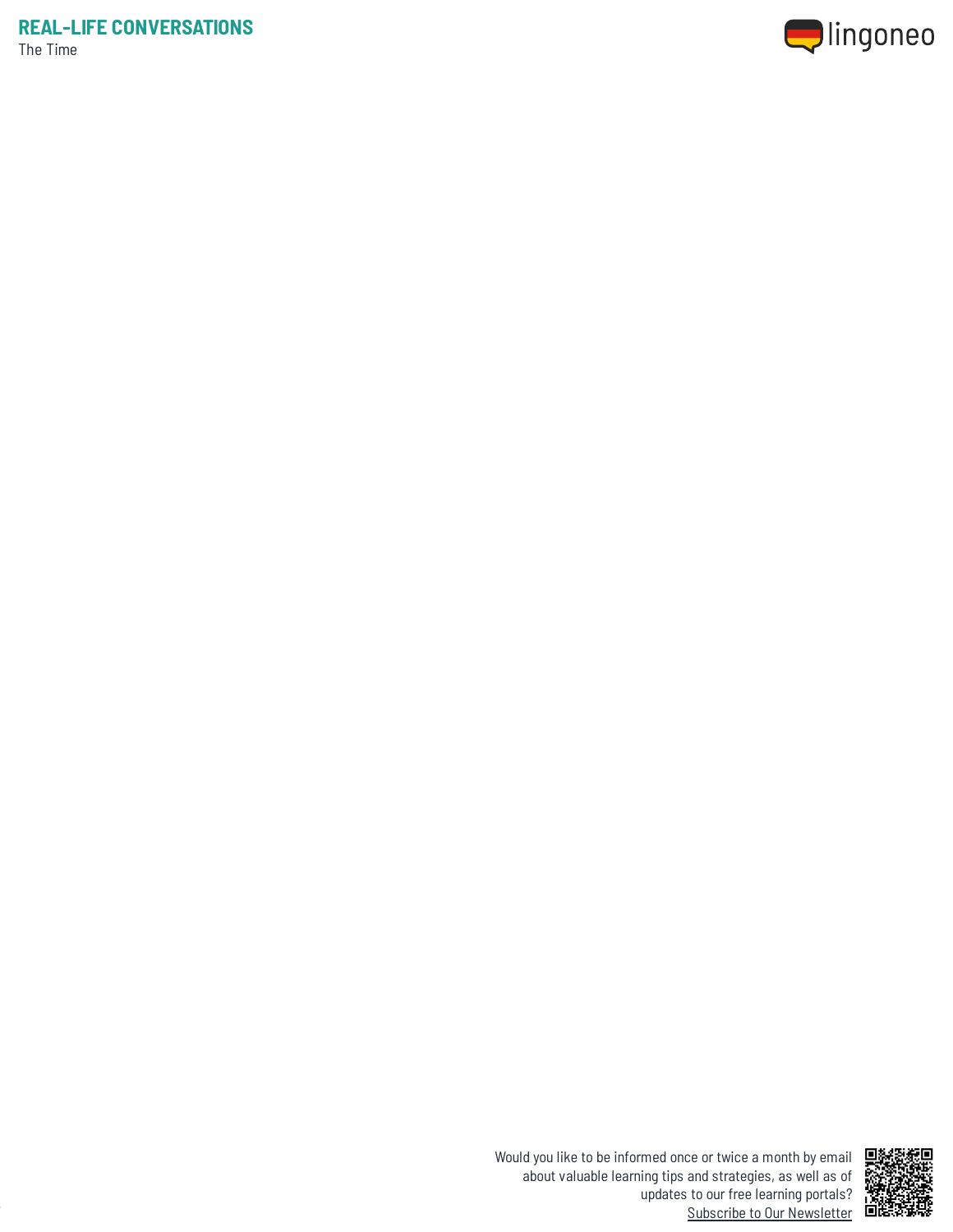

The Time





Practice the [Dialogue](https://www.lingoneo.org/learn-german/page/online-course/page-1728-practice) Online



Would you like to be informed once or twice a month by email about valuable learning tips and strategies, as well as of updates to our free learning portals? Subscribe to Our [Newsletter](https://www.lingoneo.org/learn-german?channel=emailcampaignnewsletter&tcontent=so-m-27&tsource=srt_source)